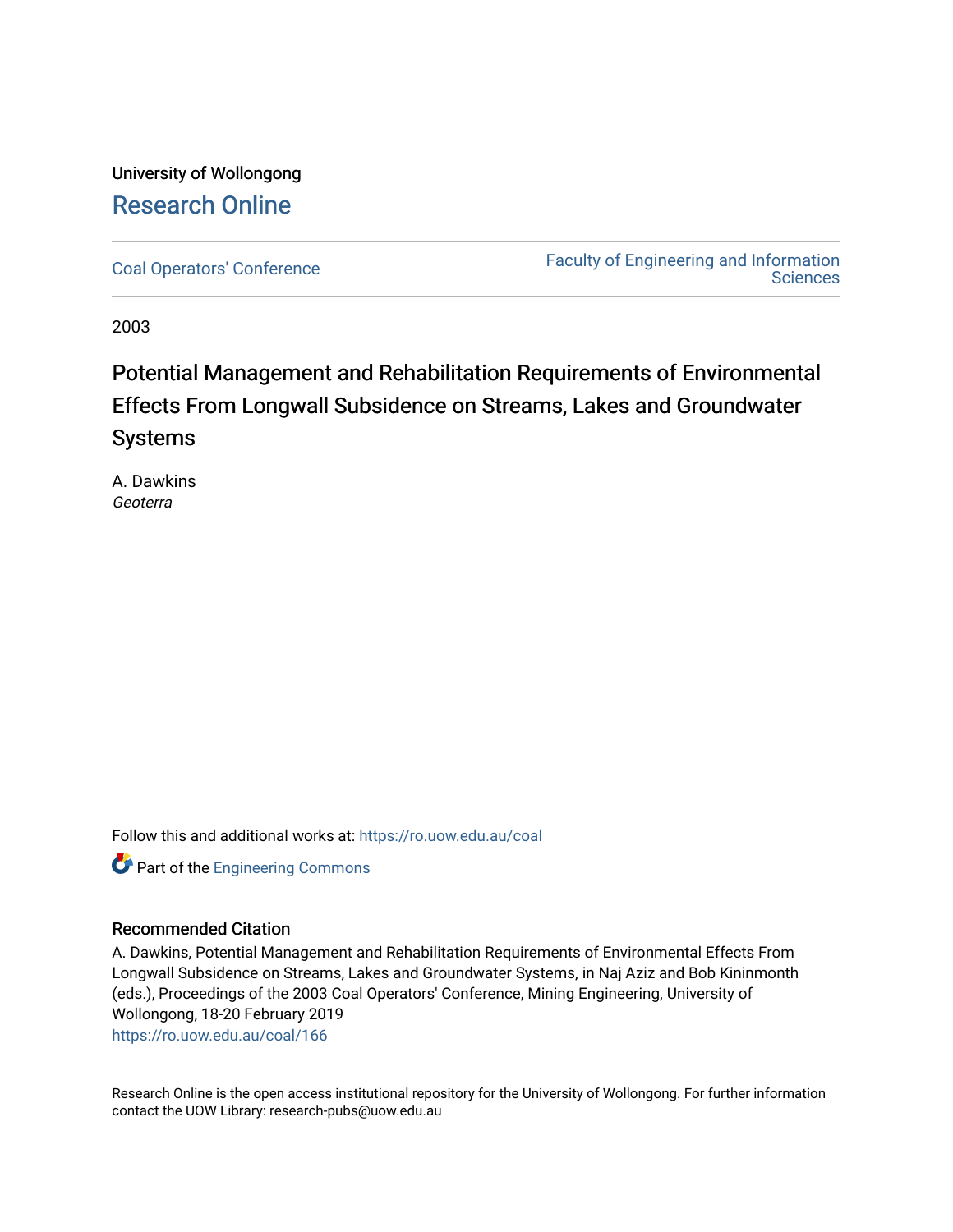# **POTENTIAL MANAGEMENT AND REHABILITATION REQUIREMENTS OF ENVIRONMENTAL EFFECTS FROM LONGWALL SUBSIDENCE ON STREAMS, LAKES AND GROUNDWATER SYSTEMS**

### **Andrew Dawkins 1**

*ABSTRACT*: Following a series of highly publicised environmental issues relating to subsidence of rivers, streams, lakes and other surface water bodies, as well as groundwater systems, the longwall coal mining approval and environmental management process in NSW now has a significant focus on predicting, monitoring, managing and rehabilitating adverse effects on surface water and groundwater systems.

Due to the recent public and regulatory focus on the issue, future longwall layouts and approvals may be required to demonstrate that unacceptable effects will not be imposed on rivers and streams. This may result in significant changes to panel layouts, or if no acceptable management and rehabilitation measures are available, the worst case scenario may occur where an environmentally sensitive water body may not be undermined.

The range of environmental effects that have been directly observed by the author, as well as reported effects, or effects that could be anticipated from subsidence in NSW coalfields are outlined. Measures required to assess the potential effects on environmental systems, potential rehabilitation requirements, potential risk assessment and management procedures relevant to water related issues are discussed.

The effects of longwall subsidence are outlined for a range of geomorphological areas, whilst an indicative process that can be used to assess the potential severity of effects on surface water and groundwater systems, which leads to the degree of attention required to manage them, are described.

#### **INTRODUCTION**

Currently, environmental issues relating to subsidence are managed by approvals under either Section 138 of the Coal Mines Regulation Act 1982, and / or development consent attained through the Environmental Impact Statement process.

Significant changes in community and regulatory attitude requires longwall mines to improve the environmental management of subsidence to conform to NSW Government interagency requirements, as well as concerns of the wider community and other stakeholders. This has generated an enhanced need for responsible resource recovery, with a focus on the reducing impacts on surface water and groundwater systems, improving land use "functionality" and reducing adverse effects on the environment and local communities.

The New South Wales Department of Mineral Resources (DMA) is in the process of formalising and initiating a new longwall extraction approval and management process through "Subsidence Management Plans" (SMP), which will, in turn, replace the current S138 system. The SMP process will involve a greater focus on community consultation, interagency (Departmnet of Land and Water Conservation (DLWC), Evnironmental Protection Acency (EPA), National Parks and Wildlife Service (NPWS), Planning NSW, SCA, NSW Fisheries) and NGO involvement in approving extraction of coal by longwall operations.

The SMP system will be implemented for the life of the approval (potentially up to seven years), and will involve issues such as ongoing community consultation, regular reporting to the DMR and potential revision of operating approvals and conditions as the mine proceeds. The SMP will involve a greater focus on improved subsidence prediction, environmental risk assessment and risk prioritisation in regard to surface water and groundwater that may be adversely affected by subsidence.

 $\overline{a}$ 

<sup>1</sup> *Geoterra*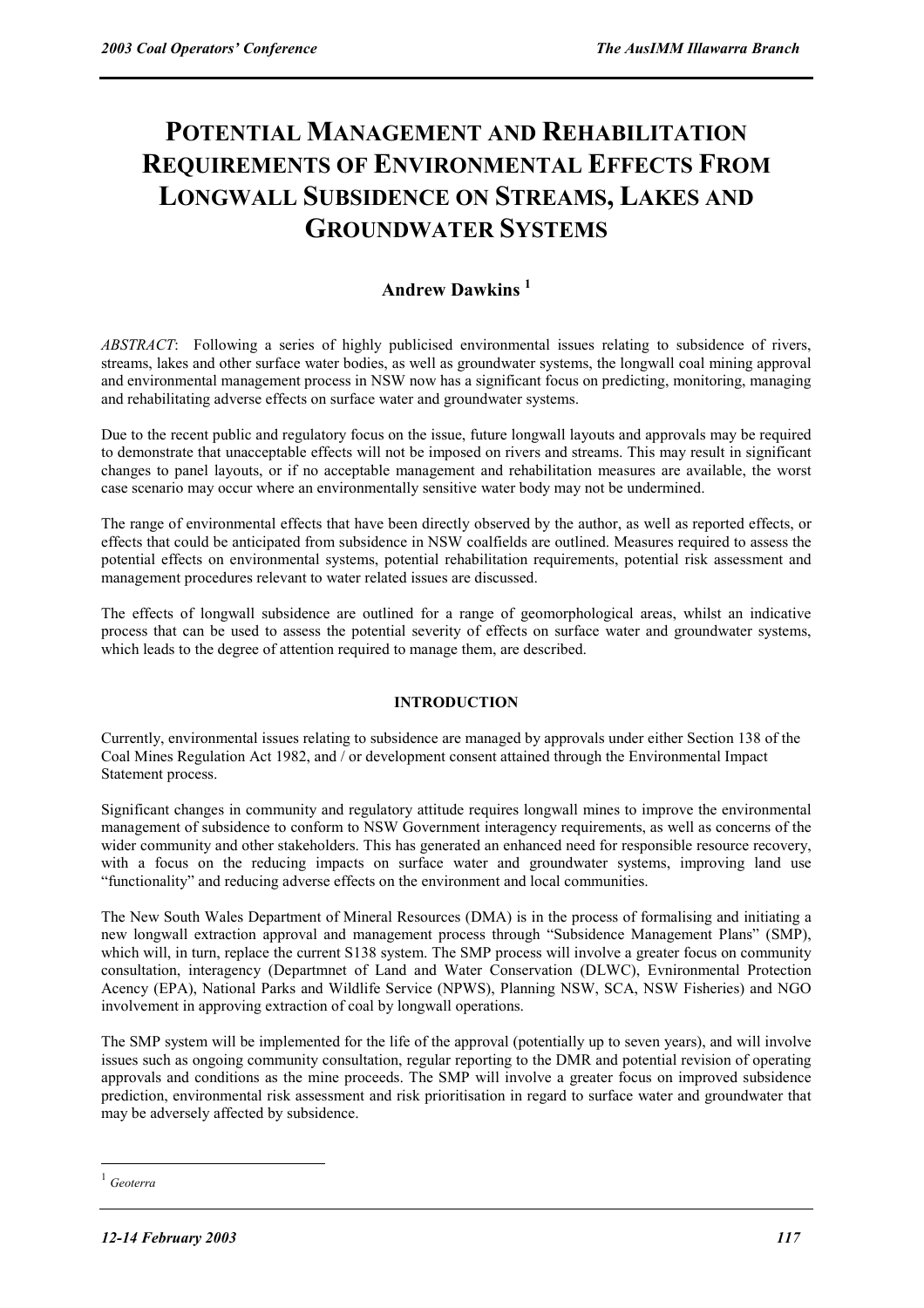The following surface water and groundwater issues may potentially be addressed;

- Incorporating community concerns during mine planning and approvals process, as well as ongoing community consultation
- Development of risk management plans for sensitive or important environmental features
- Enhanced monitoring, reporting and review programmes
- Incorporation of monitoring, mitigation and rehabilitation of subsidence effects in mine planning, as well as operational and post mine closure situations

The SMP process will require characterisation of natural features such as streams, rivers, groundwater systems, wetlands, swamps, lakes or escarpments along with at least one years baseline monitoring for relevant issues in environmentally sensitive areas.

In addition, non "environmentally" sensitive areas that may be affected, such as farm land will also require assessment of potential changes to the "functionality" of the land. Functionality refers to land holder concerns regarding operating on the land, such as access to creek crossings or groundwater supplies, as well as ponding and erosion of stream bed and banks, cattle access to water, damage to fences and gates, changes in drainage patterns to name a few.

Water related issues to be addressed in a SMP are;

- land use property identification and ownership;
- inventory of watercourses, wetlands, aquifers, water-related ecosystems, forests, cliff lines and other sensitive features in the subsidence area;
- survey of drainage channels within the mine subsidence area and description of base line surface water and groundwater systems and water quality;
- inventories of surface infrastructure and other man-made features within or adjacent to the area which is subject to the SMP, including but not limited to dams, bores, tanks, sprlngs, water reticulation systems, on site waste water systems, swimming pools, and sewerage systems;
- comprehensive subsidence predictions of the relevant surface water body, taking into account topographic variations and geological complexities;
- pre-mining base-line monitoring of ground and surface water flows, water quality and water dependent ecosystems, based on at least a twelve-month survey;
- assessment of potential impacts on water quality, river or groundwater flows and areas that will potentially be drained, inundated or affected by cliff falls;
- descriptions of lake foreshores and flood prone areas;
- outlining significant ecological values of surface water and groundwater systems in the area;
- agricultural or other businesses that may be adversely affected;
- feasible mitigation and remediation measures to reduce and/ or rehabilitate subsidence impacts on significant natural features and ecological values;
- costs (including production foregone, delays, and added costs) associated with various mitigation, remediation or surface feature protection options;
- investigation of other options if subsidence impacts cannot be reduced satisfactorily, such as compensation, acquisition, temporary relocation, or agreement with landowners; and
- identification of all areas of potential compensable loss under the Mining Act 1992 and either reach agreement with landowners in regard to likely compensable loss, or determine suitable mitigation measures to minimise compensable loss.

#### **SURFACE WATER**

There are a number of water related features and issues that may be affected by longwall subsidence.

#### **Loss of Surface Water**

The dominant environmental impact noted from subsidence is the reduction in surface flows or changes in surface water depths over subsided rivers, streams, upland swamps, wetlands, lakes or farm dams. The loss occurs due to cracking the bedrock beneath a surface water body, with the severity depending on a wide range of associated factors, such as the;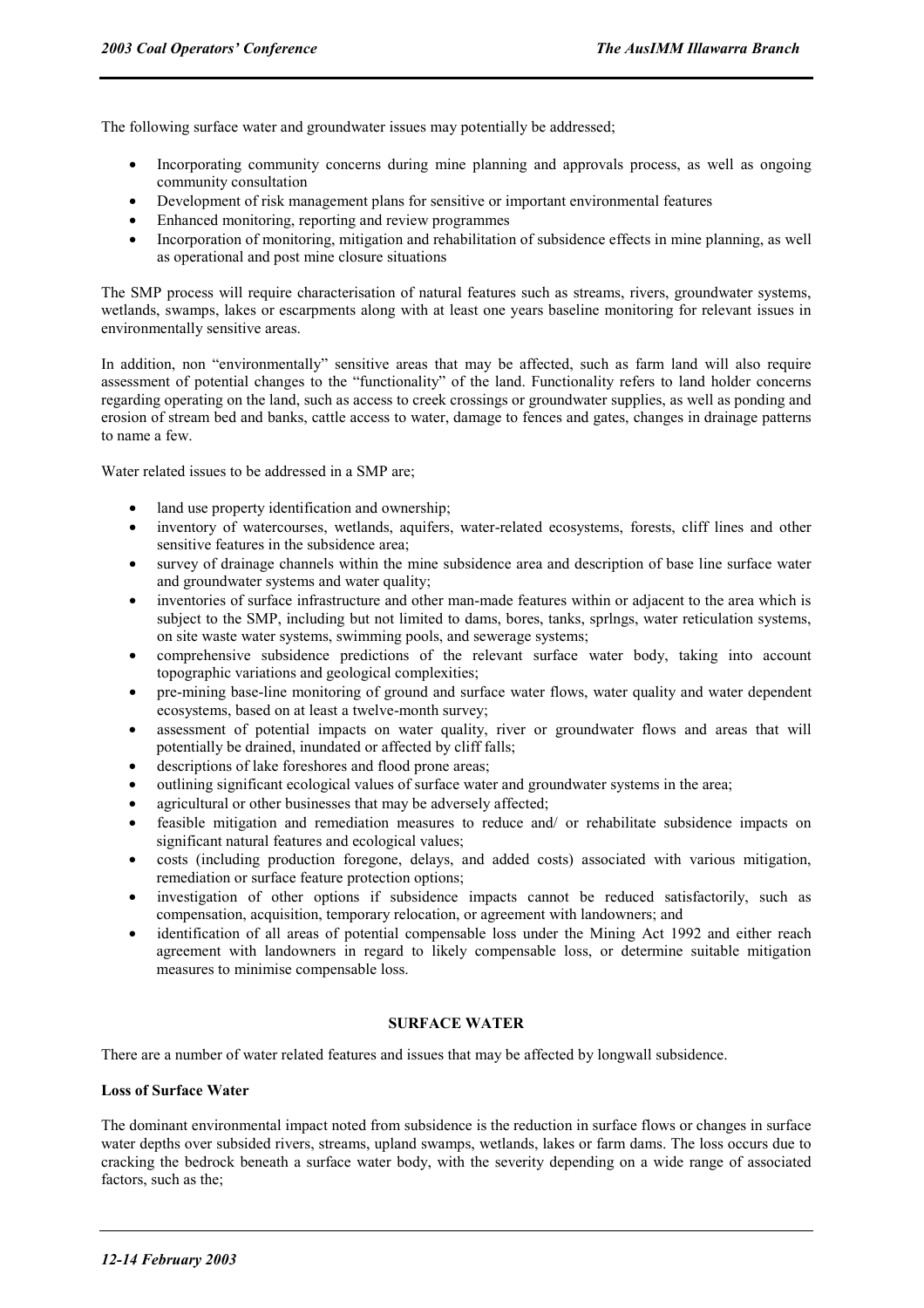- ephemeral or perennial nature of the water body, with a lesser chance of observable loss during dry periods;
- transfer of surface water into the underlying mine, particularly for mines less than 100m to 130m below the surface. Some mines in the Newcastle field use the algorithm of  $45T + 10m$  (T = seam thickness) to assess if there is a potential for interconnection of a surface water body and the underlying mine. A 2.5m thick seam, for example, could potentially have surface water inflows for a depth of cover less than 122.5m;
- location of the subsidence area in the catchment, with lower order streams (which are higher in the catchment) generally having a less observable water loss compared to higher order, lower catchment streams;
- position of the stream or water body over the tensile or compressive zones of the subsidence trough. Greater water losses occur over the tensile zones at the outer edges of subsidence troughs due to the greater development and interconnection of cracks.
- depth and type of sediment in a stream, wetland, swamp, lake or dam bed. Greater depths of clayey content soils have a higher capacity to self seal the cracks, compared to shallow sandy, or exposed rock at the base of a water body
- mineralogical nature of the sediment. Sediments with a higher clay content and lower dispersivity have a better potential to seal cracks underneath a surface water body compared to higher permeability, sandy sediments;
- outcrop of bedrock. Areas of outcropping bedrock have a higher potential for surface water loss as the orders of magnitude increase in bedrock permeability due to subsidence cracking, is not reduced by infilling from sediments
- relative inflow to the subsided zone compared to the hydraulic conductivity of the sediment / bedrock. Total loss of surface water will occur where a surface water body has an inflow rate below the volume that can flow out through the cracks. A range of variations from total to no loss can occur, depending on the relative inflow and outflow losses to the system.
- Losing or gaining streams. A "losing" stream is where the surface water is higher than the regional groundwater table, and the water "falls" into the regional water table from the stream or other perched water body. A gaining stream is one that is recharged by groundwater inflow from the surrounding catchment. Losing streams are more susceptible to surface water losses through subsidence cracking of their substrate, whereas gaining streams may have an enhanced (although of limited duration) flow due to the higher imposed permeability of the catchment draining into the stream or other body.

#### **Reduced Surface Water Supplies**

Consumers relying on a surface water body for their water supply can be deleteriously affected if it, at worst, dries up, or to varying degrees, is reduced.

#### **Reduced Water Quality**

The reduction in water quality is generally not a significant issue for most mines, except within the Sydney Catchment Authority areas in the Southern and Western Coalfields.

Generally an increase in iron hydroxides can change the water appearance by varying degrees to an orange brown colour. This effect is due to enhanced shallow groundwater flow through fresh fractures partially dissolving iron sulfides (generally marcasite) and iron hydroxides within the fresh bedrock and precipitating the iron at chemical redox phase changes, such as where chemically reduced groundwater with dissolved iron species flows into an oxidising surface water body. The effect is generally more important from an aesthetic rather than chemical viewpoint, however the dissolution of iron minerals can also liberate low concentrations of associated metals. This dissolution and transport of metals is particularly observed for areas draining through shale substrates.

The reduction in water quality or discolouration is generally restricted to areas close to the groundwater discharge or upwelling zones, and does not extend over large areas as the iron hydroxides precipitate and settle out near to the discharge area.

#### **Stream Bed And Bank Erosion**

Bed and bank erosion due to subsidence can have significant effects on stability of streams. This is particularly noticed on the upstream section of a subsidence troughs as headcuts can be generated in a stream bed that can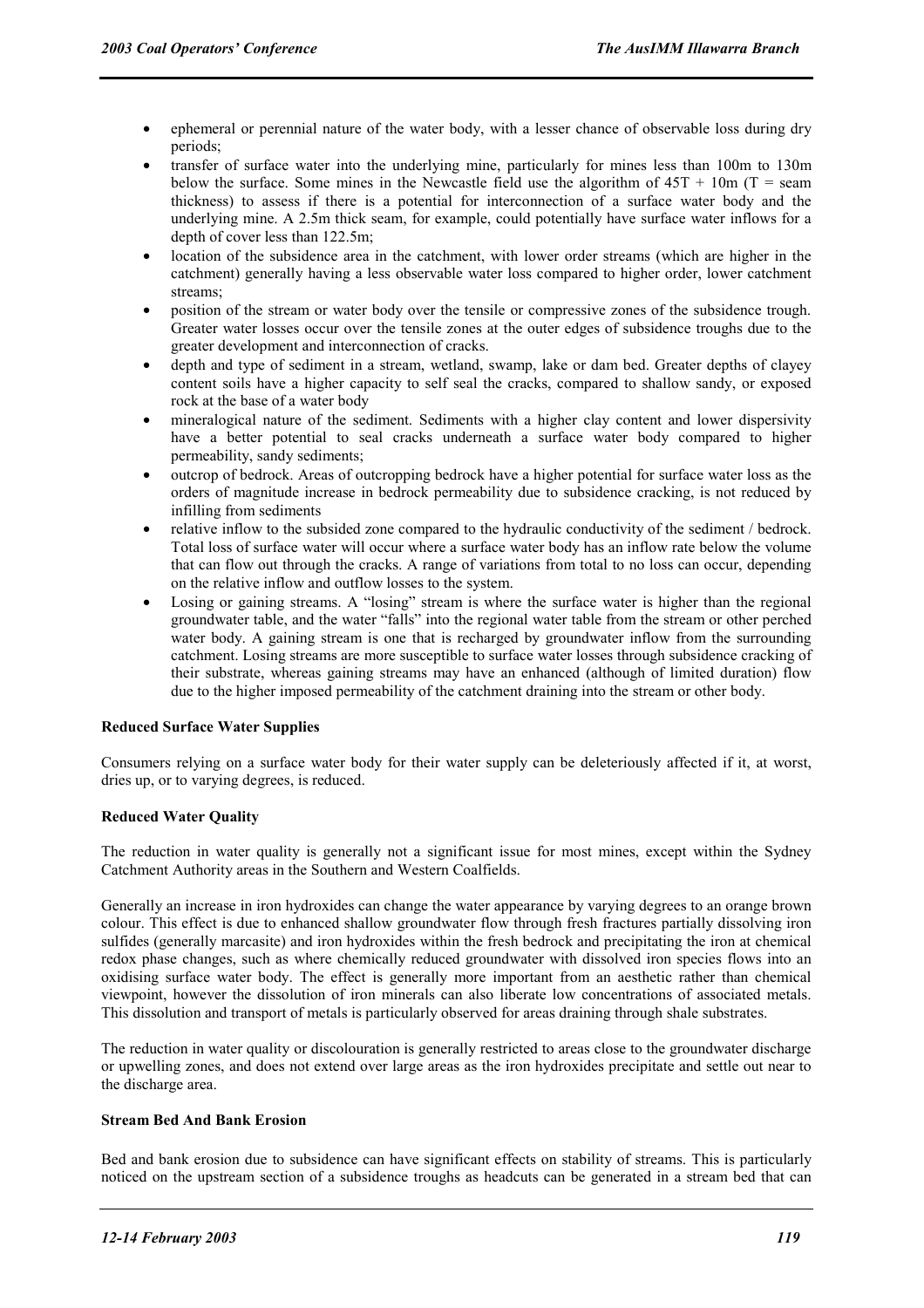migrate for hundreds of metres upstream if not managed appropriately. The degree of bed and bank erosion depends on topographic changes endured by the stream, as well as the

- clayey or sandy nature of the stream bed and banks,
- soil dispersivity,
- height of stream banks,
- degree of destabilisation of the banks
- orientation of the stream to the subsidence trough
- seasonal or storm water flow variability
- logs, crossings, culverts or other features that can divert or confine flows
- bedrock in the stream bed, and
- interaction of tensile stress zones with stream banks

The stream attempts to resurrect its original gradient and stability regime after a subsidence trough or troughs intersect it. The adjustment generally takes the initial response of cutting down the stream bed over chain pillars and filling in subsidence troughs. Relocation of flow paths within the channel can erode the stream banks, whilst the headcut gradually migrates upstream. Without bed and bank erosion protection, the stream can adjust to a new regime over many years, with significant extension of the bed width and elongation of the headcut.

#### **Adverse Ecosystem Changes**

Ecosystems dependent on the stability or seasonal variation of a particular surface water body can be significantly affected by subsidence, particularly in the worst case where the water body is drained dry. Other effects that may occur are;

- Loss of ecosystem interconnection and potential transfer / replenishment of species. This is particularly noticeable where seasonal fish migration is affected by drying up of stream sections due to mining induced water loss.
- Changes in water temperature, dissolved oxygen, turbidity, and algal growth. The alteration of water depth, recharge versus discharge and the residence time in a body of water can significantly affect the health and diversity of a surface water body.

#### **Reduction in Cropping or Grazing Land Functionality and Productivity**

The "functionality" of cropping or grazing land can be affected by development of subsidence troughs and soil cracking diverting or collecting surface runoff, along with associated erosion or saturation of ground with a greater potential for bogging machinery. Other aspects of functionality can be present such as modified cattle access to streams, submerged or modified creek crossings, cracking of dams, and surface water ponding.

Subsidence effects on the wheat cropping potential of subsided land are being studied for an ACARP research project in the Bowen Basin by the Centre For Mined Land Rehabilitation. Although the project is not completed, initial indications are that the crop is not significantly affected. Overseas research, however, has indicated that cropping productivity is adversely affected

#### **Diversion of Stream Flow Lines and Ponding**

Drainage patterns of streams may be affected by diversion of flow out of the original channel. This may occur where subsidence troughs are not parallel, or indeed, perpendicular to the stream channel, with the drainage taking a preferential path along the subsidence trough. In some cases, particularly where the remnant ground height over chain pillars between subsidence troughs is higher than the banks of the stream, the stream may be dammed at the chain pillar and diverted along the trough.

Ponding of water in subsidence troughs can occur in paddocks or it can cause deepening and widening of pools in a stream, which if not filled in with subsequent sediment movement can lead to alteration of riparian ecosystems and geomorphological stability of the area.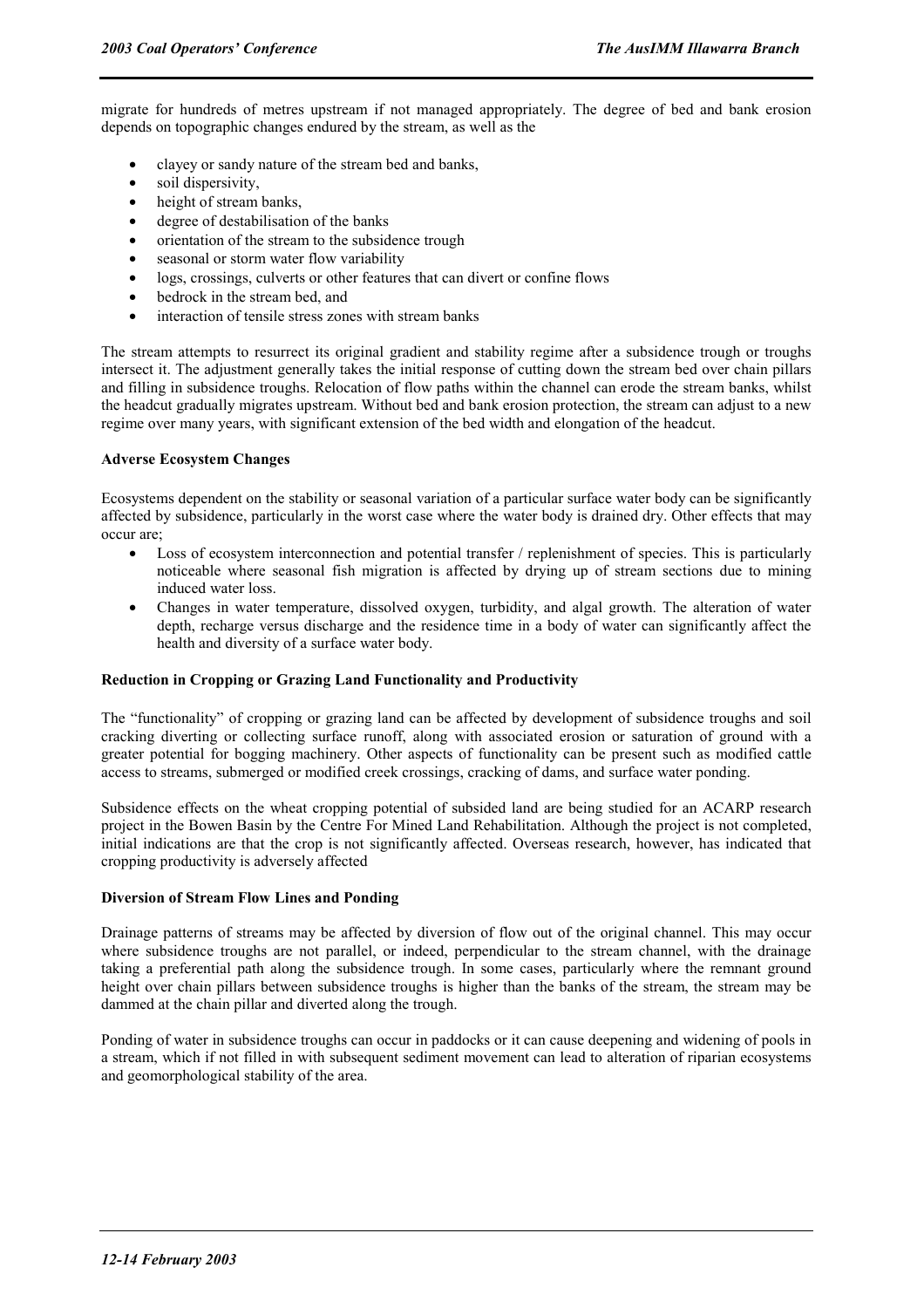#### **Breaching or Dewatering Farm Dams**

Breaching and /or dewatering of farm dams is possible due to subsidence crack development either in the walls or floor of farm dams. This may cause either a gradual loss of water or short term "catastrophic" outflows which may be a danger to people, animals or vegetation communities downstream of the dam.

#### **Subsidence of Lake Shorelines**

Subsidence of lake shorelines has been noted in the Newcastle Coalfield, where significant beach stabilisation and rehabilitation have been required.

#### **GROUNDWATER**

#### **Dewatering or Interconnection of Aquifers**

Subsidence and associated bedrock cracking over longwall panels can result in either dewatering of shallow aquifers separated by underlying aquitards which can in turn drain to the mine to underlying aquifers, or both. Development of cracks in the overburden can also allow deeper aquifers under high head to rise up into shallower aquifers.

Groundwater supply bores or monitoring piezometers can be significantly affected by lateral shearing of the bedrock, essentially by cutting the bore / piezometer off, which may necessitate a new water supply bore to be drilled to re-establish the water supply.

Reduction of the groundwater table may be permanent, in the case where groundwater drains into the mine or some other discharge feature, or temporary if the water level falls due to groundwater filling the increased secondary porosity of the bedrock due to development of new cracks. Once the new voids are filled, and on the assumption that there is no outflow from the regional system, the groundwater table will resume its original level. This recovery depends on the rate of recharge, with slower recoveries during drought periods.

The effect of dewatering may be temporary, as has been observed in the plateau country in the Southern Coalfield, but in some cases, a temporary water supply is required to replace the lost groundwater supply.

#### **Reduction in Spring Flow and / or Stream Baseflow Recharge**

The location and flow rate of springs in hillsides can be affected by subsidence cracking. This can occur if a spring is located on a hill due to the presence of an underlying aquitard limiting vertical migration of recharge through overburden. If the aquitard is breached, the spring may dry up or have its discharge rate reduced, with an associated flow increase to springs further down the slope.

Groundwater baseflow to streams can also be affected, with either an increase or decrease in discharge rate to streams, as well as a shortened response time to recharge and discharge. Higher discharge flow rates may occur due to the enhanced permeability of the aquifer due to crack development, however the duration of flows may be shortened as the aquifer drains out faster.

#### **Emergence of the Groundwater Table**

Groundwater in shallow aquifers can "daylight" if the depth of subsidence exceeds pre mining standing water levels over mined out panels. In this case, the ground level falls to a lower RL within the subsidence trough, whereas the water table remains at the same pre mining RL as its level is determined by catchment wide, rather than localised factors.

#### **Flows into mine**

Significant adverse health and safety issues can develop in mines where subsidence goaf and surface cracking intersect, thereby allowing aquifers in the overburden, streams flowing over the subsidence area or overlying lakes, dams or ponds to drain directly and rapidly into an underground mine.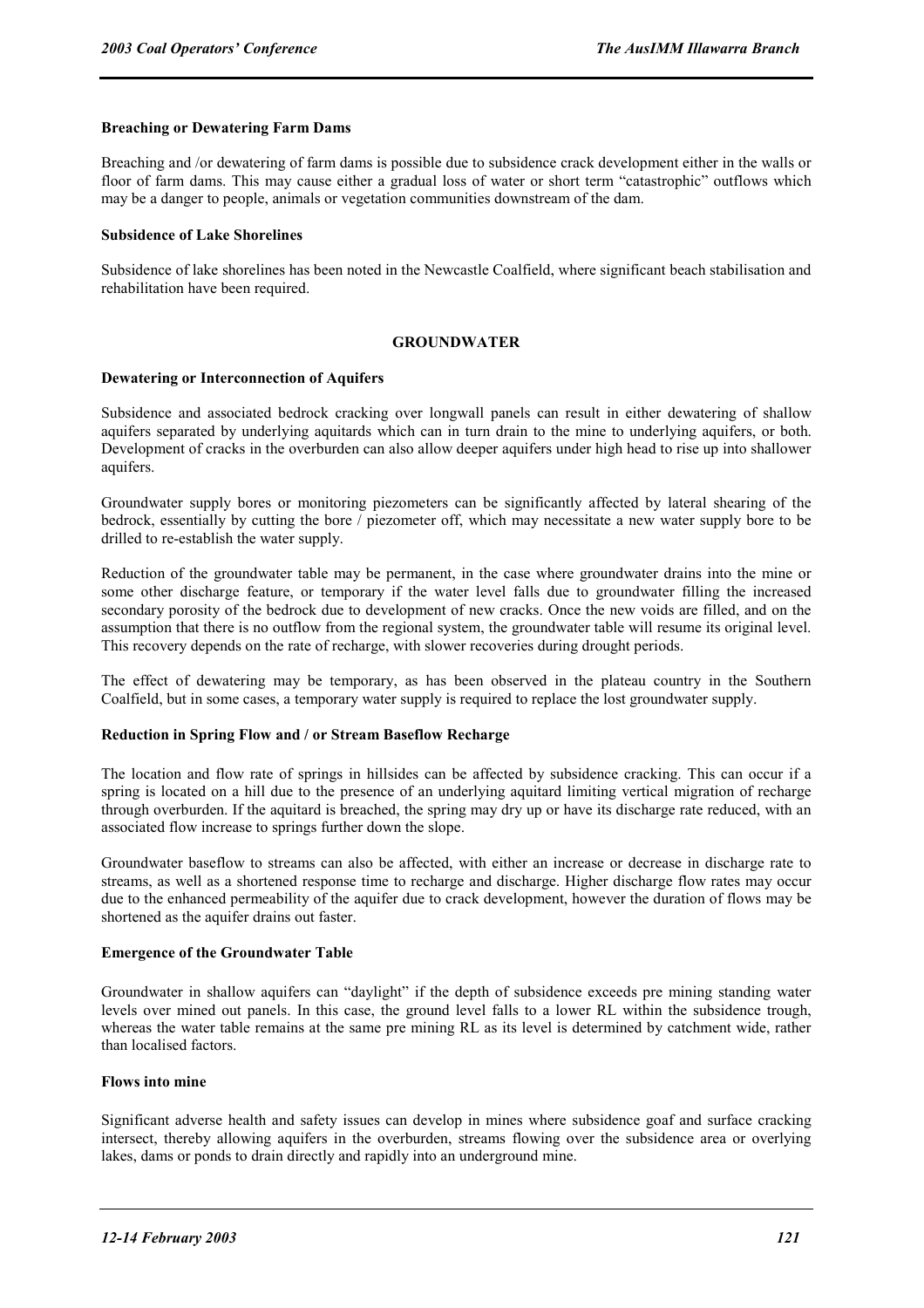This can generate a significant safety hazard to workers in the mine if catastrophic inflows occur whilst the mine is occupied, whilst ongoing inflows can cause a significant requirement to pump out excess water from the mine.

#### **Interference effects from adjoining mines**

Temporary or long term depression of groundwater tables over subsided longwall panels can interact with adjoining open pit or underground leaseholders effects on the regional groundwater system, or alternately, adjoining operations can reduce standing water levels in a longwall lease.

#### **Seam or Overburden Gas Discharge to the Atmosphere**

Hydrocarbon gas comprising predominantly methane discharging from recently mined coal seams, or fractured overburden can vent to the atmosphere via interconnecting fractures, and / or through piezometers or wells within the mine subsidence fractured zone. This discharge can significantly disrupt water levels within the piezometer / well and cause temporary dewatering as it is "airlifted".

This effect lasts as long as it be for the gas to vent off, which can take a few weeks to months.

#### **MANAGEMENT AND REHABILITATION OF ADVERSE CHANGES TO SURFACE WATER AND GROUNDWATER SYSTEMS**

The interrelationship of environmental issues described can, in some cases, be managed or rehabilitated by the same method. For instance, limiting water loss from a stream and reducing inflows to a mine close to surface can be achieved by sealing a stream bed and banks over the subsided section. This has been achieved to date primarily by either cement injection grouting of bedrock under a stream or rock pool or by sealing the channel with a compacted clay blanket buried beneath the sediment scour depth.

Reducing water losses from the stream or pool also has the advantage of enabling re-establishment of water dependent ecosystems and improving water quality in the affected area. Cement or clay based methods used to reduce stream flow losses do not, however, address stream bed or bank destabilisation and erosion, ponding of water or emergence of shallow groundwater.

Stream flow or water depth losses can also be rehabilitated by introducing compensatory inflow, such as treated town water, mine water or other inputs with acceptable water quality.

Rehabilitating bed and bank erosion may require a range of earthworks and sound erosion protection techniques that are designed to achieve specific outcomes. Each situation requires a specific remedy, or combination of rehabilitation approaches.

Management of headward bed erosion due to a stream cutting back or filling induced undulations over chain pillars and subsidence troughs generally involves installation of buried, keyed in rock weirs at the point of headward erosion. A stream cutting down a channel over a chain pillar will deposit sediment in the subsidence troughs as it attempts to re-establish its original gradient, however significant downstream discharge of suspended sediment may occur in the process. These sediments may need to be restricted from moving by additional sediment collection weirs. In perennial streams, weirs may also need to account for fish passage.

Stream bank erosion can generally be controlled by regrading the streambank and revegetating the area after installing fences to keep out cattle. Cattle can have a significant deleterious effect on bed and bank stability, with or without the added effect of subsidence.

Water quality can be improved by dilution with a suitable rate and quality of input supply, however iron hydroxides formed through upwelling of ferrous iron laden groundwater cannot be stopped unless the groundwater recharge / discharge relationship can be managed. Generally, the iron hydroxide concentration reduces over time, as the bedrock cracks become oxidised over months rather than weeks.

Adverse effects on cropping or grazing land through soil cracking and subsidence can be rehabilitated by deep ripping the cracks, however diversion of flow lines or water ponding may require additional drainage works, with the works planned and implemented in consultation with the DLWC.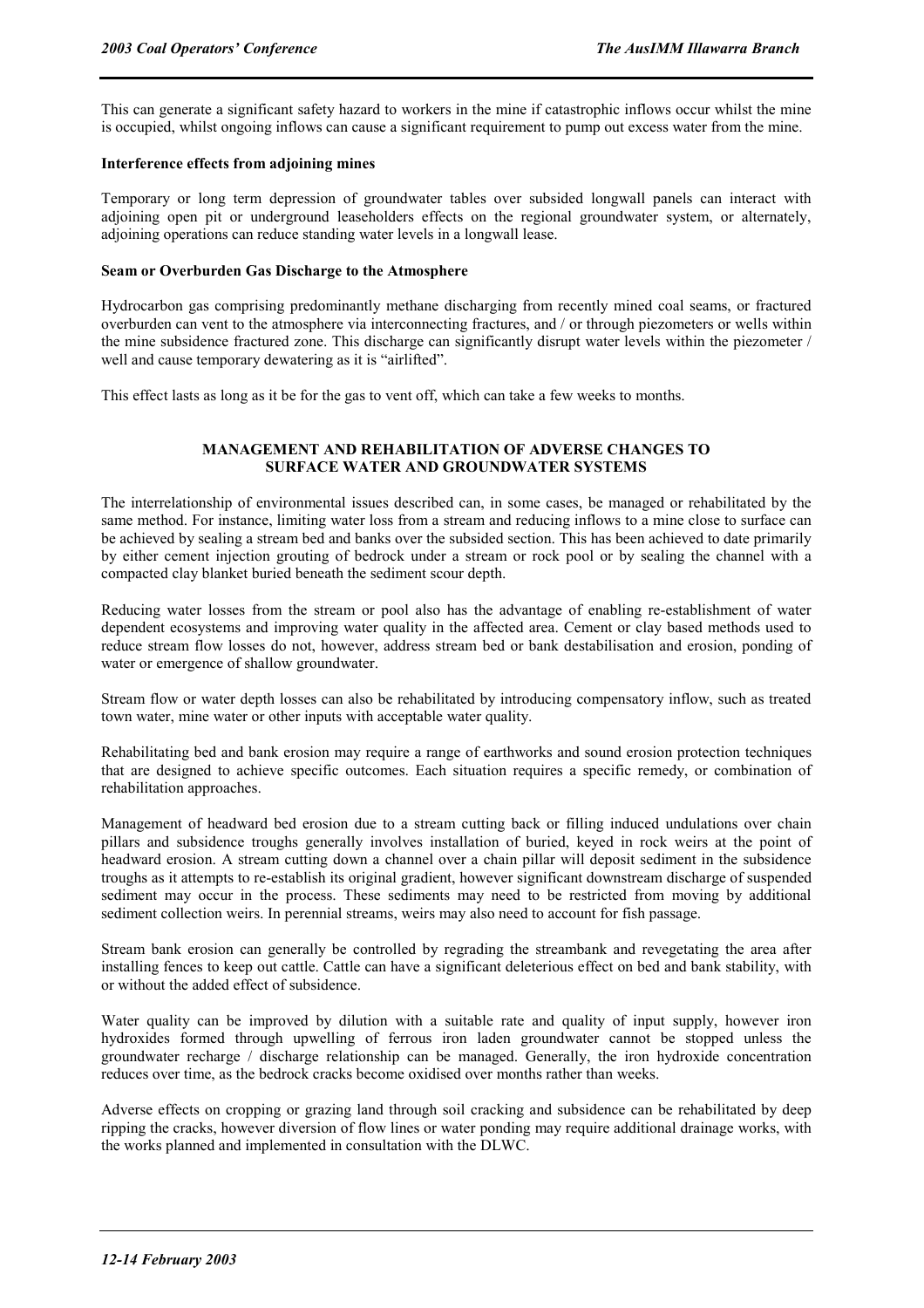Leaking or breached farm dams can be rehabilitated by resealing the dam wall and base and or building up the wall to an appropriate level.

Little can be done to rehabilitate dewatered aquifers or the interconnection of aquifers, as the subsidence crack development extends over the entire subsidence area, and grouting the overburden is generally not economically or logistically viable. Adverse effects on spring flow or groundwater stream recharge is also difficult to rehabilitate, except to provide suitable compensatory inflows.

Emergence of the groundwater table is also difficult to rehabilitate, unless the area is backfilled and rehabilitated to its original height, with this option having its own set of difficulties.

Groundwater flows into a mine can be significant, dangerous and costly. Inflows may be high for an initial period depending on the connectivity of the aquifer, its transmissivity, recharge and other factors, however over time, flows generally decrease as the aquifer is dewatered.

#### **REFERENCES**

Waddington Kay & Associates et al, 2002 Management Information Handbook on Undermining of Cliffs, Gorges and River Systems, Australian Coal Association Research Program Projects C8005 and C9067 Mine Subsidence Technological Society, 2001 5<sup>th</sup> Triennial Conference Proceedings Maitland August 2001